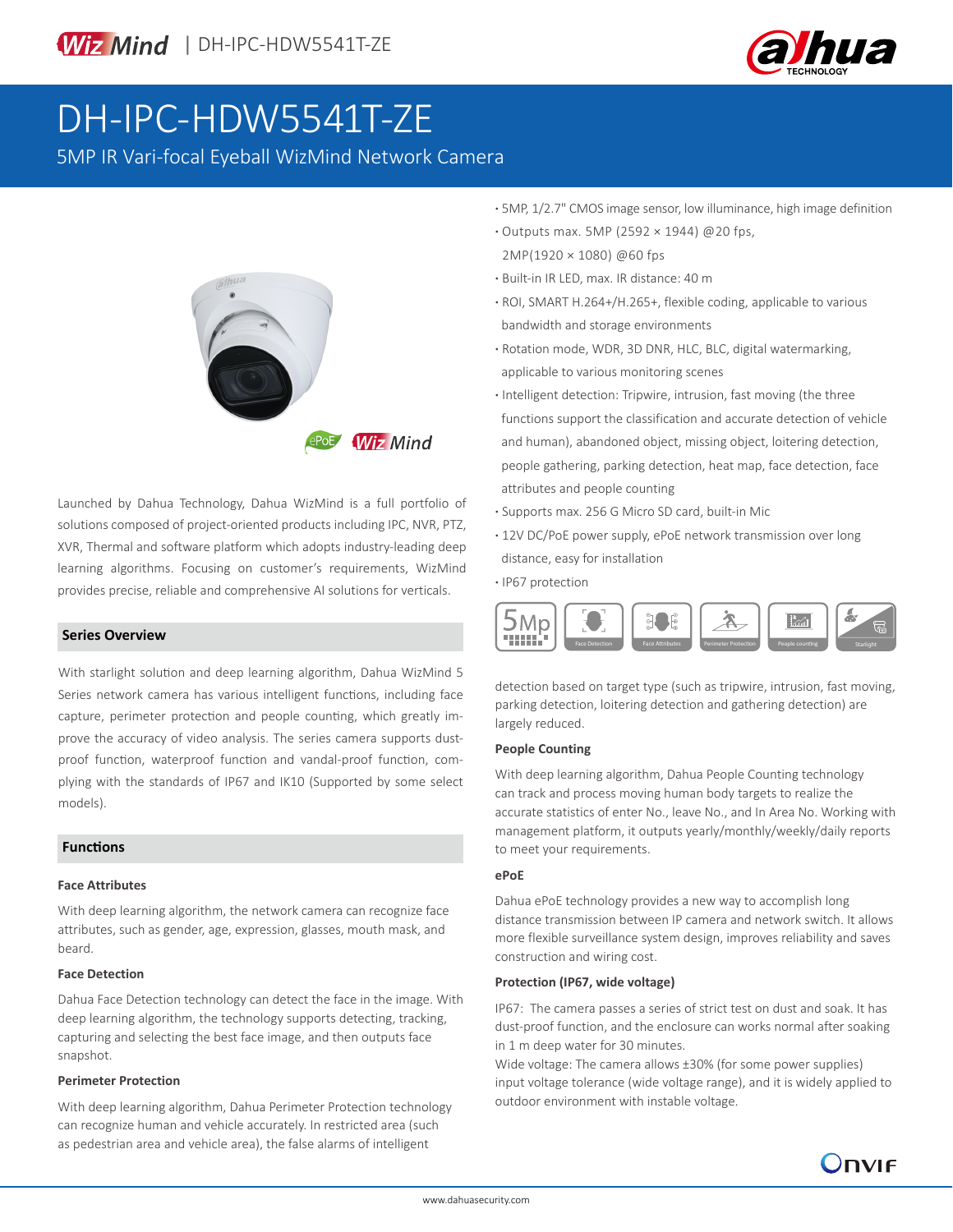## Wiz Mind | DH-IPC-HDW5541T-ZE

#### **Technical Specification**

### Camera

| Canierd                      |                                                                                                                                                                                                  |                                  |                                   |                      |                                         |
|------------------------------|--------------------------------------------------------------------------------------------------------------------------------------------------------------------------------------------------|----------------------------------|-----------------------------------|----------------------|-----------------------------------------|
| Image Sensor                 |                                                                                                                                                                                                  |                                  | 1/2.7"5Megapixel progressive CMOS |                      |                                         |
| Max. Resolution              | 2592 (H) × 1944 (V)                                                                                                                                                                              |                                  |                                   |                      |                                         |
| <b>ROM</b>                   | 128 MB                                                                                                                                                                                           |                                  |                                   |                      |                                         |
| <b>RAM</b>                   | $1$ GB                                                                                                                                                                                           |                                  |                                   |                      |                                         |
| Scanning System              | Progressive                                                                                                                                                                                      |                                  |                                   |                      |                                         |
| Electronic Shutter Speed     | Auto/Manual 1/3 s-1/100,000 s                                                                                                                                                                    |                                  |                                   |                      |                                         |
| Min. Illumination            | 0.005 Lux @F1.5                                                                                                                                                                                  |                                  |                                   |                      |                                         |
| S/N Ratio                    | $>56$ dB                                                                                                                                                                                         |                                  |                                   |                      |                                         |
| <b>Illumination Distance</b> | 40 m (131.2 ft) (IR LED)                                                                                                                                                                         |                                  |                                   |                      |                                         |
| Illuminator On/Off Control   | Auto/Manual                                                                                                                                                                                      |                                  |                                   |                      |                                         |
| <b>Illuminator Number</b>    | $2$ (IR LED)                                                                                                                                                                                     |                                  |                                   |                      |                                         |
| Pan/Tilt/Rotation Range      | Pan: 0°-360°<br>Tilt: 0°-78°<br>Rotation: 0°-360°                                                                                                                                                |                                  |                                   |                      |                                         |
| Lens                         |                                                                                                                                                                                                  |                                  |                                   |                      |                                         |
| Lens Type                    | Motorized vari-focal                                                                                                                                                                             |                                  |                                   |                      |                                         |
| Mount Type                   | $\phi$ 14                                                                                                                                                                                        |                                  |                                   |                      |                                         |
| Focal Length                 | 2.7 mm-13.5 mm                                                                                                                                                                                   |                                  |                                   |                      |                                         |
| Max. Aperture                | F1.5                                                                                                                                                                                             |                                  |                                   |                      |                                         |
| Field of View                | 2592 × 1944:<br>Horizontal: 100°-28°<br>Vertical: 72°-21°<br>Diagonal: 133°-35°<br>$2688 \times 1520$ :<br>Horizontal: 104°-29°<br>Vertical: 55°-16°<br>Diagonal: 125°-33°                       |                                  |                                   |                      |                                         |
| Iris Type                    | Auto                                                                                                                                                                                             |                                  |                                   |                      |                                         |
| Close Focus Distance         | $0.8 \text{ m}$ (2.6 ft)                                                                                                                                                                         |                                  |                                   |                      |                                         |
|                              | Lens                                                                                                                                                                                             | Detect                           | Observe                           | Recognize            | Identify                                |
| <b>DORI Distance</b>         | W                                                                                                                                                                                                | 64 m<br>$(210.0 \text{ ft})$     | 25.6 m<br>(84.0 ft)               | 12.8 m<br>(42.0 ft)  | 6.4 <sub>m</sub><br>$(21.0 \text{ ft})$ |
|                              | Τ                                                                                                                                                                                                | 212.0 m<br>(695.5 ft)            | 84.8 m<br>(278.2 ft)              | 42.4 m<br>(139.1 ft) | 21.2 m<br>(69.6 ft)                     |
| <b>Smart Event</b>           |                                                                                                                                                                                                  |                                  |                                   |                      |                                         |
| <b>IVS</b>                   |                                                                                                                                                                                                  | Abandoned object; missing object |                                   |                      |                                         |
| Heat Map                     | Yes                                                                                                                                                                                              |                                  |                                   |                      |                                         |
| Professional, intelligent    |                                                                                                                                                                                                  |                                  |                                   |                      |                                         |
| IVS (Perimeter Protection)   | Tripwire; intrusion; fast moving (the three functions<br>support the classification and accurate detection<br>of vehicle and human); loitering detection; people<br>gathering; parking detection |                                  |                                   |                      |                                         |

| Face Detection           | Face detection; track; optimization; snapshot;<br>report high quality picture; face enhancement; face<br>exposure; face attribute extract, 6 attributes and<br>8 expressions: Gender, age, glasses, expressions<br>(anger, calm, happiness, sadness, disgust, surprise,<br>confusion and fear), mask, beard; face matting<br>setting: face, single inch photo; three snapshot<br>methods: real-time snapshot, optimization snapshot,<br>quality priority; face angle filter; optimization time<br>setting |
|--------------------------|-----------------------------------------------------------------------------------------------------------------------------------------------------------------------------------------------------------------------------------------------------------------------------------------------------------------------------------------------------------------------------------------------------------------------------------------------------------------------------------------------------------|
| People Counting          | Support the counting of enter number, leave<br>number, and pass number, and displaying and<br>outputting yearly/monthly/weekly/daily reports.<br>Support the counting of number in area, and 4 rules<br>configuration. Count number of people or stay time<br>and link alarm.<br>Support queue management, and 4 rules<br>configuration. Count number of people or stay time<br>and link alarm                                                                                                            |
| Intelligent Search       | Work together with Smart NVR to perform refine<br>intelligent search, event extraction and merging to<br>event videos                                                                                                                                                                                                                                                                                                                                                                                     |
| Video                    |                                                                                                                                                                                                                                                                                                                                                                                                                                                                                                           |
| Video Compression        | H.265; H.264; H.264H; H.264B; MJPEG (only<br>supported by the sub stream)                                                                                                                                                                                                                                                                                                                                                                                                                                 |
| Smart Codec              | Smart H265+/H264+                                                                                                                                                                                                                                                                                                                                                                                                                                                                                         |
| Video Frame Rate         | Main stream: 2592 × 1944 (1 fps-20 fps)<br>2688 × 1520 (1 fps-25/30 fps)<br>1920 × 1080 (1 fps-50/60 fps)<br>Sub stream:D1 (1 fps-50/60 fps)<br>Third stream: 1080p (1 fps-25/30 fps)                                                                                                                                                                                                                                                                                                                     |
| Stream Capability        | 3 streams                                                                                                                                                                                                                                                                                                                                                                                                                                                                                                 |
| Resolution               | 2592×1944; 2688 × 1520; 2560 × 1440; 2304 × 1296;<br>1080p (1920 × 1080); 1.3M (1280 × 960); 720p<br>(1280 × 720); D1 (704 × 576/704 × 480); VGA (640 ×<br>480); CIF (352 × 288/352 × 240)                                                                                                                                                                                                                                                                                                                |
| <b>Bit Rate Control</b>  | CBR/VBR                                                                                                                                                                                                                                                                                                                                                                                                                                                                                                   |
| Video Bit Rate           | H.264: 32 kbps-8192 kbps<br>H.265: 19 kbps-8192 kbps                                                                                                                                                                                                                                                                                                                                                                                                                                                      |
| Day/Night                | Auto (ICR)/Color/B/W                                                                                                                                                                                                                                                                                                                                                                                                                                                                                      |
| <b>BLC</b>               | Yes                                                                                                                                                                                                                                                                                                                                                                                                                                                                                                       |
| <b>HLC</b>               | Yes                                                                                                                                                                                                                                                                                                                                                                                                                                                                                                       |
| <b>WDR</b>               | 120 dB                                                                                                                                                                                                                                                                                                                                                                                                                                                                                                    |
| Scene Self-adaptation    | Yes                                                                                                                                                                                                                                                                                                                                                                                                                                                                                                       |
| White Balance            | Auto/natural/street lamp/outdoor/manual/regional<br>custom                                                                                                                                                                                                                                                                                                                                                                                                                                                |
| Gain Control             | Auto/Manual                                                                                                                                                                                                                                                                                                                                                                                                                                                                                               |
| Noise Reduction          | 3D DNR                                                                                                                                                                                                                                                                                                                                                                                                                                                                                                    |
| Motion Detection         | OFF/ON (4 areas, rectangular)                                                                                                                                                                                                                                                                                                                                                                                                                                                                             |
| Region of Interest (RoI) | Yes (4 areas)                                                                                                                                                                                                                                                                                                                                                                                                                                                                                             |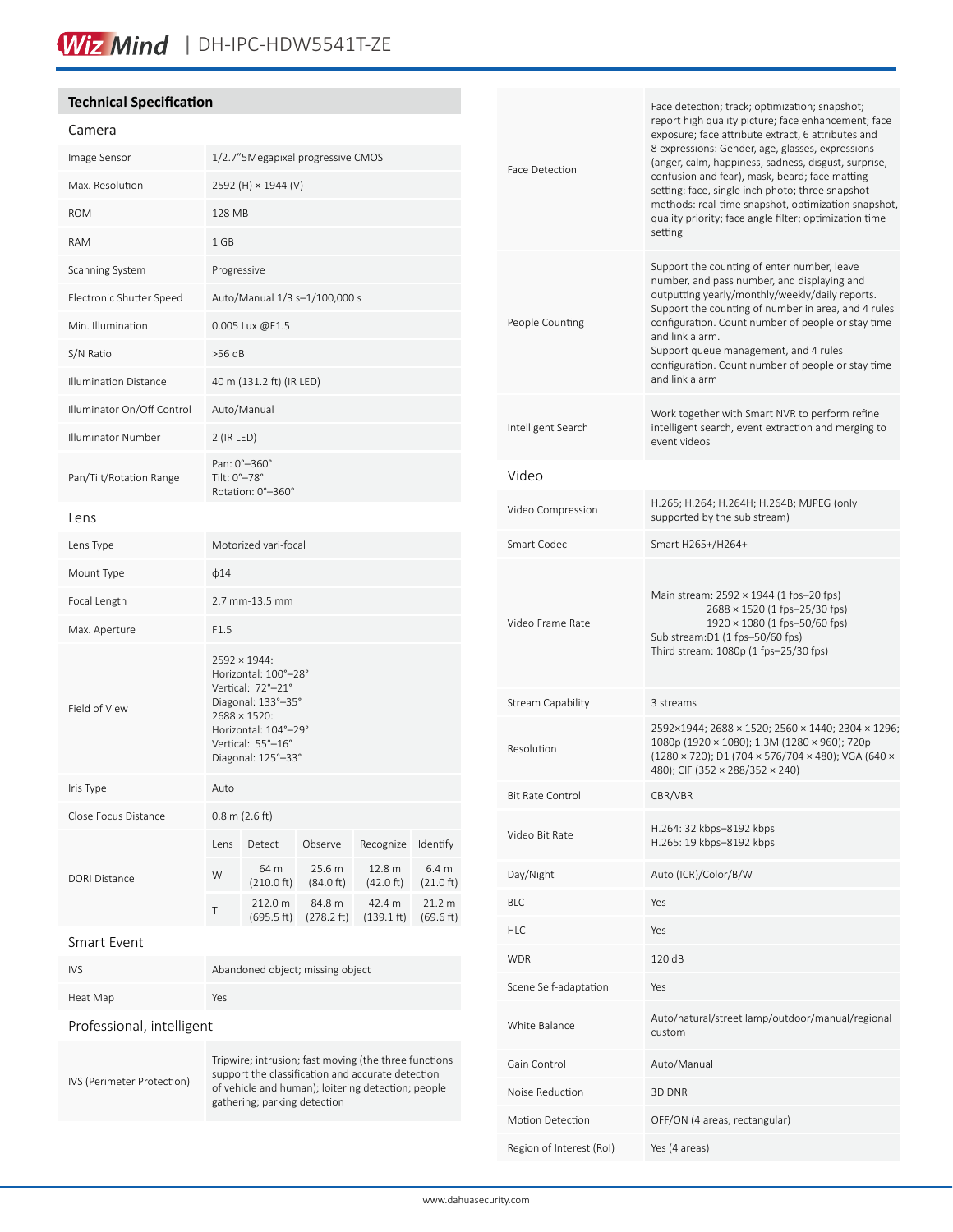### Wiz Mind | DH-IPC-HDW5541T-ZE

| Electronic Image<br>Stabilization (EIS) | Yes                                                                                                                                                                                                                                                                                                                                                                                                                                                                                    |
|-----------------------------------------|----------------------------------------------------------------------------------------------------------------------------------------------------------------------------------------------------------------------------------------------------------------------------------------------------------------------------------------------------------------------------------------------------------------------------------------------------------------------------------------|
| Smart Illumination                      | Yes                                                                                                                                                                                                                                                                                                                                                                                                                                                                                    |
| Defog                                   | Yes                                                                                                                                                                                                                                                                                                                                                                                                                                                                                    |
| Image Rotation                          | 0°/90°/180°/270° (Support with 2592×1944<br>resolution and lower)                                                                                                                                                                                                                                                                                                                                                                                                                      |
| Mirror                                  | Yes                                                                                                                                                                                                                                                                                                                                                                                                                                                                                    |
| Privacy Masking                         | 4 areas                                                                                                                                                                                                                                                                                                                                                                                                                                                                                |
| Audio                                   |                                                                                                                                                                                                                                                                                                                                                                                                                                                                                        |
| <b>Built-in MIC</b>                     | Yes                                                                                                                                                                                                                                                                                                                                                                                                                                                                                    |
| Audio Compression                       | G.711a; G.711Mu; G.726; AAC; G.723                                                                                                                                                                                                                                                                                                                                                                                                                                                     |
| Alarm                                   |                                                                                                                                                                                                                                                                                                                                                                                                                                                                                        |
| Alarm Fvent                             | No SD card; SD card full; SD card error; network<br>disconnection; IP conflict; illegal access; motion<br>detection; video tampering; defocus detection;<br>scene changing; tripwire; intrusion; abandoned<br>object; missing object; fast moving; parking<br>detection; loitering detection; people gathering;<br>audio detection; people counting; face detection;<br>voltage detection; people counting in area; stay<br>alarm; people No. exception detection, queue<br>management |
| Network                                 |                                                                                                                                                                                                                                                                                                                                                                                                                                                                                        |
| Network                                 | RJ-45 (10/100 Base-T)                                                                                                                                                                                                                                                                                                                                                                                                                                                                  |
| SDK and API                             | Yes                                                                                                                                                                                                                                                                                                                                                                                                                                                                                    |
| Protocol                                | IPv4; IPv6; HTTP; HTTPS; TCP; UDP; ARP; RTP; RTSP;<br>RTCP; RTMP; SMTP; FTP; SFTP; DHCP; DNS; DDNS;<br>QoS; UPnP; NTP; Multicast; ICMP; IGMP; NFS;<br>SAMBA; PPPoE; 802.1x; SNMP                                                                                                                                                                                                                                                                                                       |
| Interoperability                        | ONVIF (Profile S/Profile G/Profile T); CGI; Milestone;<br>Genetec; P2P                                                                                                                                                                                                                                                                                                                                                                                                                 |
| User/Host                               | 20 (Total bandwidth: 80 M)                                                                                                                                                                                                                                                                                                                                                                                                                                                             |
| Storage                                 | FTP; SFTP; Micro SD Card (support max. 256 G);<br>Dahua Cloud; NAS                                                                                                                                                                                                                                                                                                                                                                                                                     |
| <b>Browser</b>                          | IE: IE8 and later<br>Chrome<br>Firefox<br>Safari: Safari 12 and later                                                                                                                                                                                                                                                                                                                                                                                                                  |
| Management Software                     | Smart PSS; DSS; DMSS                                                                                                                                                                                                                                                                                                                                                                                                                                                                   |
| Mobile Phone                            | IOS; Android                                                                                                                                                                                                                                                                                                                                                                                                                                                                           |
| Certification                           |                                                                                                                                                                                                                                                                                                                                                                                                                                                                                        |
| Certification                           | CE-LVD: EN62368-1<br>CE-EMC: Electromagnetic Compatibility Directive<br>2014/30/EU<br>FCC: 47 CFR FCC Part 15, Subpart B<br>UL/CUL: UL60950-1 CAN/CSA C22.2 No.60950-1-07                                                                                                                                                                                                                                                                                                              |
| Power                                   |                                                                                                                                                                                                                                                                                                                                                                                                                                                                                        |
| Power Supply                            | 12V DC (±30%)/PoE (802.3af)                                                                                                                                                                                                                                                                                                                                                                                                                                                            |
| Power Consumption                       | $<$ 7.7W                                                                                                                                                                                                                                                                                                                                                                                                                                                                               |

| Fnvironment                 |                                                                               |
|-----------------------------|-------------------------------------------------------------------------------|
| <b>Operating Conditions</b> | $-30^{\circ}$ C to +60°C (-22°F to +140°F)/Less than 95% RH                   |
| Strorage Conditions         | $-40^{\circ}$ C to +60 $^{\circ}$ C (-40 $^{\circ}$ F to +140 $^{\circ}$ F)   |
| Protection Grade            | <b>IP67</b>                                                                   |
| Structure                   |                                                                               |
| Casing                      | Inner core: Metal<br>Cover: Metal<br>Decoration ring: Plastic Decoration ring |
| Dimensions                  | $\Phi$ 122.0 mm × 108.3 mm ( $\Phi$ 4.8" × 4.3")                              |
| Net Weight                  | 740 g (1.6 lb)                                                                |
| Gross Weight                | 910 g (2.0 lb)                                                                |

| <b>Ordering Information</b> |                                  |                                                           |  |  |
|-----------------------------|----------------------------------|-----------------------------------------------------------|--|--|
| Type                        | Model                            | Description                                               |  |  |
| 5MP Camera                  | $DH-IPC-$<br><b>HDW5541TP-7F</b> | 5MP IR Vari-focal Eyeball WizMind<br>Network Camera, PAL  |  |  |
|                             | $DH-IPC-$<br>HDW5541TN-7F        | 5MP IR Vari-focal Eyeball WizMind<br>Network Camera, NTSC |  |  |
|                             | IPC-HDW5541TP-7F                 | 5MP IR Vari-focal Eyeball WizMind<br>Network Camera, PAL  |  |  |
|                             | IPC-HDW5541TN-7F                 | 5MP IR Vari-focal Eyeball WizMind<br>Network Camera, NTSC |  |  |
| Accessories<br>(Optional)   | PFA130-F                         | Junction Box                                              |  |  |
|                             | PFB203W                          | Wall Mount                                                |  |  |
|                             | <b>PFA106</b>                    | Mount Adapter                                             |  |  |
|                             | PFB220C                          | <b>Ceiling Mount</b>                                      |  |  |
|                             | <b>PFA152-F</b>                  | Pole Mount                                                |  |  |
|                             | <b>PFM321D</b>                   | DC12V1A Power Adapter                                     |  |  |
|                             | LR1002                           | ePoF Over Coax Converter                                  |  |  |
|                             | PFM900-F                         | Integrated Mount Tester                                   |  |  |
|                             | <b>PFM114</b>                    | TLC SD Card                                               |  |  |

#### **Accessories**

#### **Optional:**







PFA130-E Junction Box

PFB203W Wall Mount

PFA106 Mount Adapter